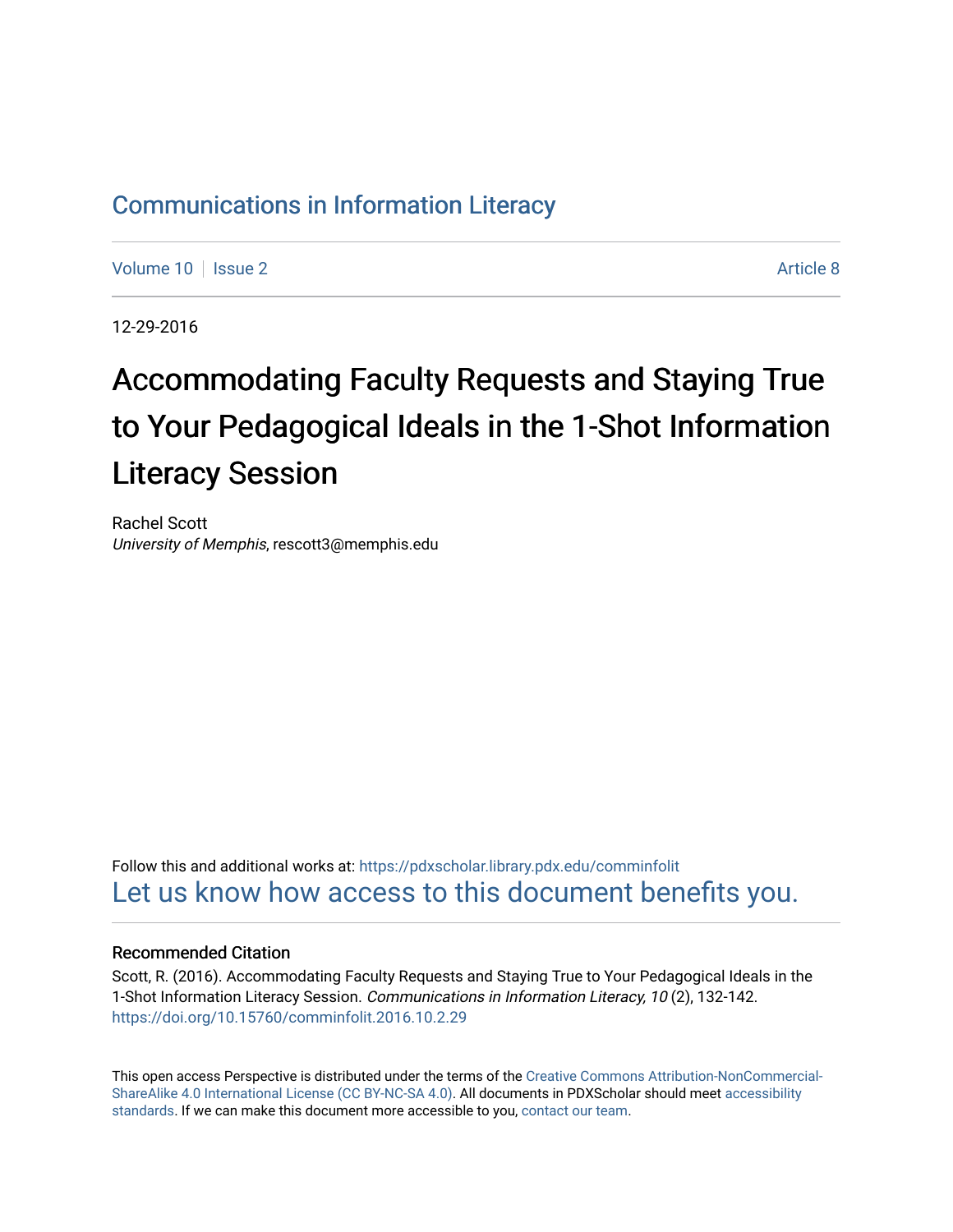## **Accommodating Faculty Requests and Staying True to Your Pedagogical Ideals in the One-Shot Information Literacy Session**

Rachel Elizabeth Scott, University of Memphis

#### Abstract

Librarians are frequently asked to teach several databases in a one-shot session, despite findings suggesting that such database demonstrations do not lead to optimal student outcomes. The *ACRL Framework for Information Literacy for Higher Education* highlights the concepts of metaliteracy and metacognition. This paper investigates ways in which the author leveraged both of these concepts to reconcile her pedagogical ideals with an attempt to honor a faculty member's request. By demonstrating question-posing and making her own metacognitive processes transparent to students, the author found that she could honor a faculty request for specific database demonstration while helping learners comprehend and see beyond the constructs of platform and format.

*Keywords*: information literacy; library instruction; academic libraries; question posing; metacognition; metaliteracy

#### Scott, R.E. Accommodating faculty requests and staying true to your pedagogical ideals in the one-shot information literacy session. *Communications in Information Literacy, 10*(2), 132-142.

Copyright for articles published in *Communications in Information Literacy* is retained by the author(s). Author(s) also extend to *Communications in Information Literacy* the right to redistribute this article via other scholarly resources and bibliographic databases. This extension allows the authors' copyrighted content to be included in some databases that are distributed and maintained by for-profit companies. All other rights of redistribution are licensed by *Communications in Information Literacy* under Creative Commons Attribution-NonCommercial-ShareAlike 4.0 International (CC BY-NC-SA 4.0).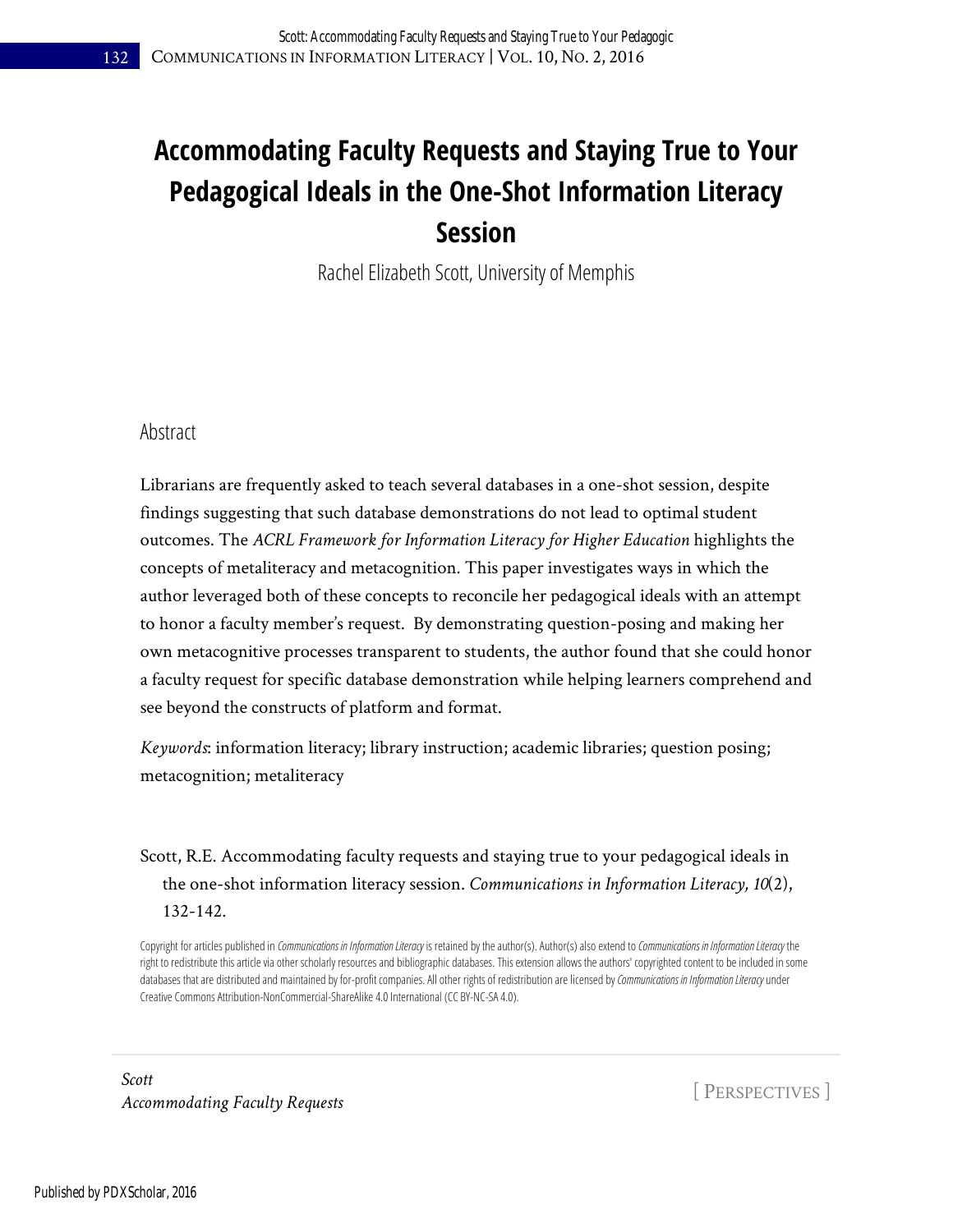## **Accommodating Faculty Requests and Staying True to Your Pedagogical Ideals in the One-Shot Information Literacy Session**

From the diverse vantage points of public services, technical services, and systems librarian, I have witnessed a wide and evolving range of student research expectations over the past decade. The relative ease of keyword searching and expanded access afforded by search engines and discovery platforms have created an environment in which users expect to be able to find, understand and make use of information without a librarian's assistance. However, as information professionals understand, these processes are always mediated. Librarians remain well-suited to teach and add value to information search and retrieval processes in the digital age, but most student research and use of library resources occurs outside of the library classroom. When librarians do have the opportunity to engage students in an instruction setting, we must come to terms with various pedagogical, resource, and logistical constraints.

One such challenge recently presented itself to me when a faculty member scheduled a demonstration of multiple databases in a 50-minute instruction session for a graduate-level music bibliography course. Besides the obvious time constraint, I also struggled with the request to demonstrate specific databases when my instruction typically focuses on process and source evaluation. Additionally, my background in music and interest in music bibliography confirmed that many specialized music reference tools and indices are not necessarily intuitive and may require explanation and instruction (Scott, 2016). Initially, I was uncertain how I would balance all of these seemingly competing demands. In the end, I found that by modeling question-posing and encouraging reflection, I could honor a faculty request for specific platform instruction while integrating process instruction to enhance learner engagement and ensure transferability. This paper investigates the ways in which I reconciled my pedagogical ideals with an attempt to honor a faculty member's request.

#### **Literature Review**

Librarian instructors have long endeavored to foster engagement and ensure the transferability of concepts and skills taught during their sessions. Appropriating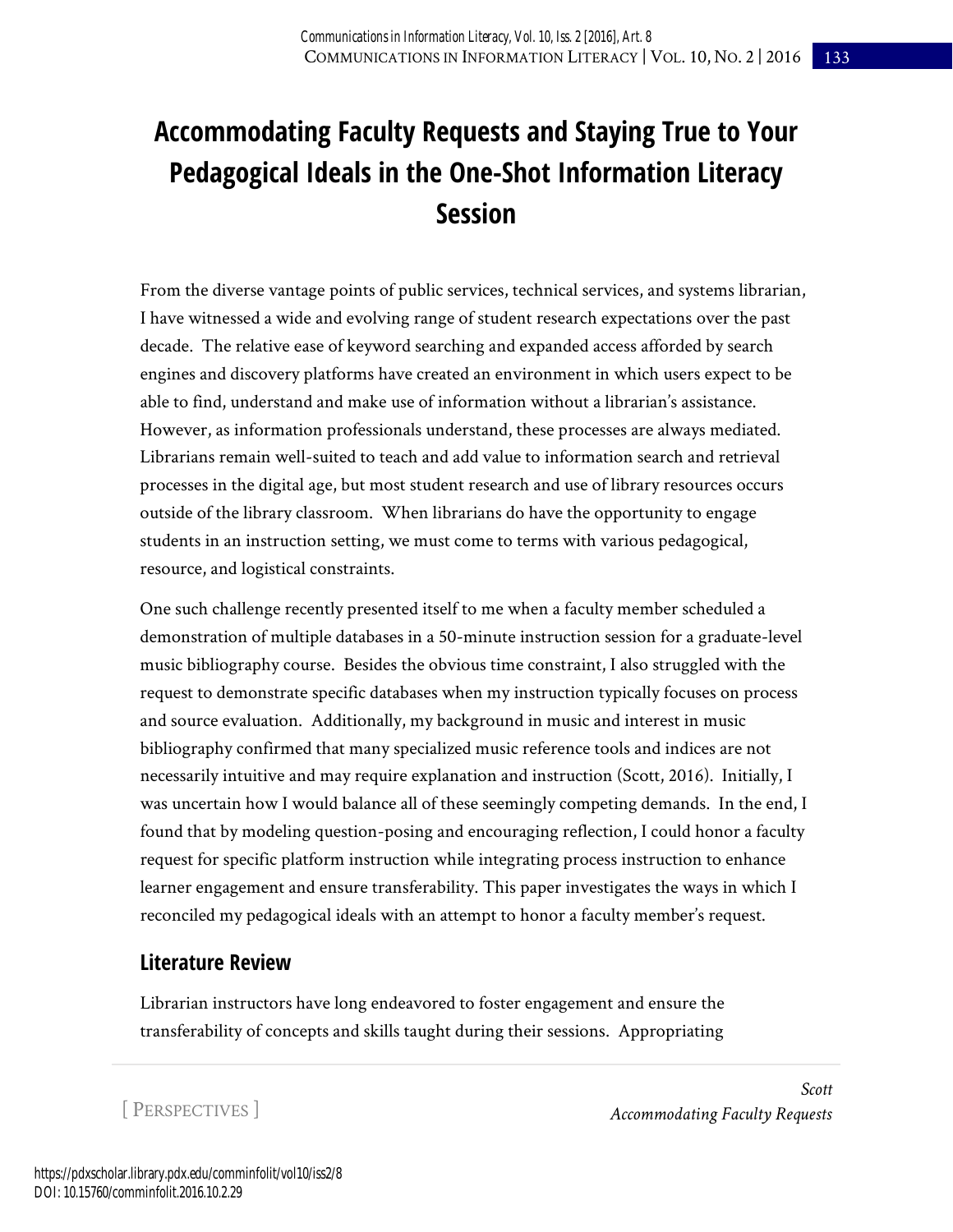pedagogical models from educators, such as problem-based learning and critical literacy, provides librarians with methods by which to engage and empower learners to take responsibility for their learning. According to two of its authors, the recently filed *Framework for Information Literacy for Higher Education [Framework]* "affords a broader, integrated set of 'big ideas' about research, scholarship, and information" (Jacobson & Gibson, 2015, p. 104). This theoretical grounding helps practitioners better understand learners' knowledge practices and dispositions along the expert-to-novice spectrum.

Metaliteracy, which is highlighted in the *Framework* document*,* has been defined within the library science literature as "an overarching and self-referential framework that integrates emerging technologies and unifies multiple literacy types...[It] expands the scope of generally understood information competencies and places a particular emphasis on producing and sharing information in participatory digital environments**"** (Mackey &

Jacobson, 2011, p. 62).Metaliteracy provides a useful perspective from which to evaluate digital research in that it is format agnostic and emphasizes creative or productive response and not merely content consumption (Mackey & Jacobson, 2014). The dynamic and interactive nature of digital platforms requires that information users approach knowledge construction and learning with flexibility and awareness. This is one reason that Seeber suggests information literacy instruction in a digital age should not be strictly format- or resource-specific (2015).

Also integral to the *Framework* is metacognition. Studies from various disciplines have documented how through metacognition, or cognitive self-appraisal, students "can enhance their learning by becoming aware of their own thinking as they read, write, and solve problems" (Paris & Winograd, 1990, p. 15). Houtman recently identified several strategies for incorporating self-regulated learning into information literacy sessions, including opening with a "think-pair-share exercise"; using "What? - So what? - Now what?" prompts; and avoiding yes/no responses to instead facilitate discussion (Houtman, 2015). Using such techniques in a library instruction setting promotes collaborative, active, and self-regulated learning and encourages students to take accountability for their understanding. Selfregulated learning is more inclusive than metacognition, including "awareness and control over one's emotions, motivations, behavior, and environment as related to learning," but both emphasize prioritizing the learner's understanding (Nilson, 2013, p. 5).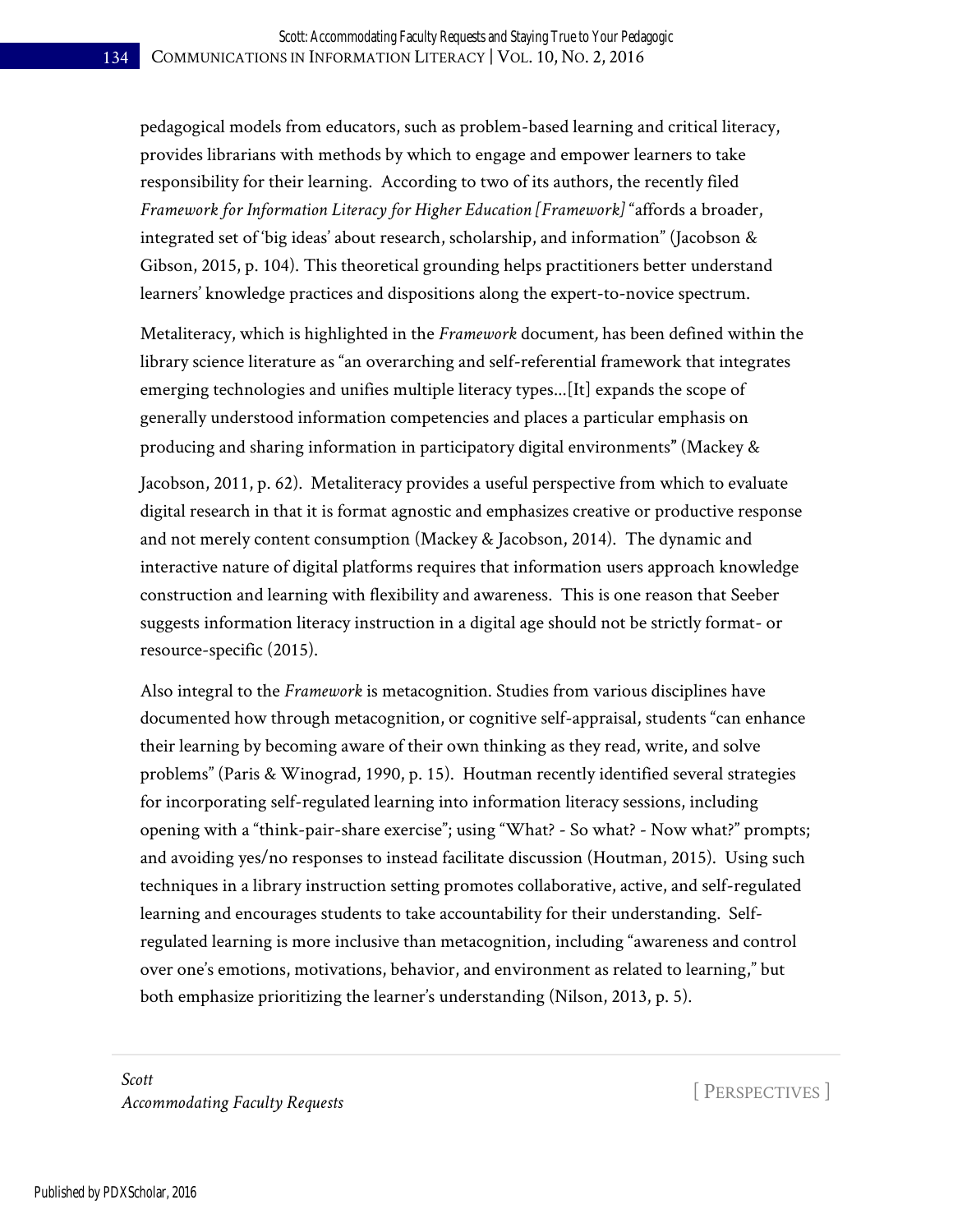Question-posing as a pedagogical approach can mediate student disinterest or anxiety and help instructors gauge student understanding (Davis, 2009). Education advocates Rothstein and Santana have found that teaching question-posing by modeling how to formulate and articulate questions is a uniquely empowering practice (2011). The ability to ask one's own questions is also a demonstrated need in college-aged students; the most recent Project Information Literacy publication found "a failure of higher education to prepare lifelong learners who leave college experienced at framing and asking their own questions…" (Head, 2016). The implications of this failure are considerable; the inability to frame and ask questions leaves otherwise motivated learners powerless to overcome impediments to their understanding.

Empowering students to participate by asking questions facilitates student engagement and legitimizes their contributions (Shor, 1992). Asking questions of students also provides insight into their extant knowledge and allows the librarian to better scaffold instruction: "Learning something about your students' current skills will offer opportunities for improving the skills they do possess and ensure they explore the tools required for their discipline" (Oates, 2013, p. 288). For all of these reasons, I integrated question-posing and opportunities for reflection throughout this platform-heavy music research methods library instruction session.

#### **Course Context**

This instruction was devised for a graduate-level music bibliography course that is required for all students in masters, doctoral, and artist certificate music programs at the University of Memphis, a metropolitan research institution.As of Spring 2016, the School of Music had 119 enrolled students in a graduate program.The course is taught by musicology faculty, and traditionally two library sessions are scheduled per semester. The first is a library tour and discussion of some of the Music Library's various print and media collections. The second is described as a "database workshop." Accordingly, the instructor's goal for the session was that students gain familiarity with various databases, including Oxford Music Online, JSTOR, International Index to Music Periodicals (IIMP), Retrospective Index to Music Periodicals (RIPM), Répertoire International des Sources Musicales (RISM), and Répertoire International de Littérature Musicale (RILM) via EBSCO.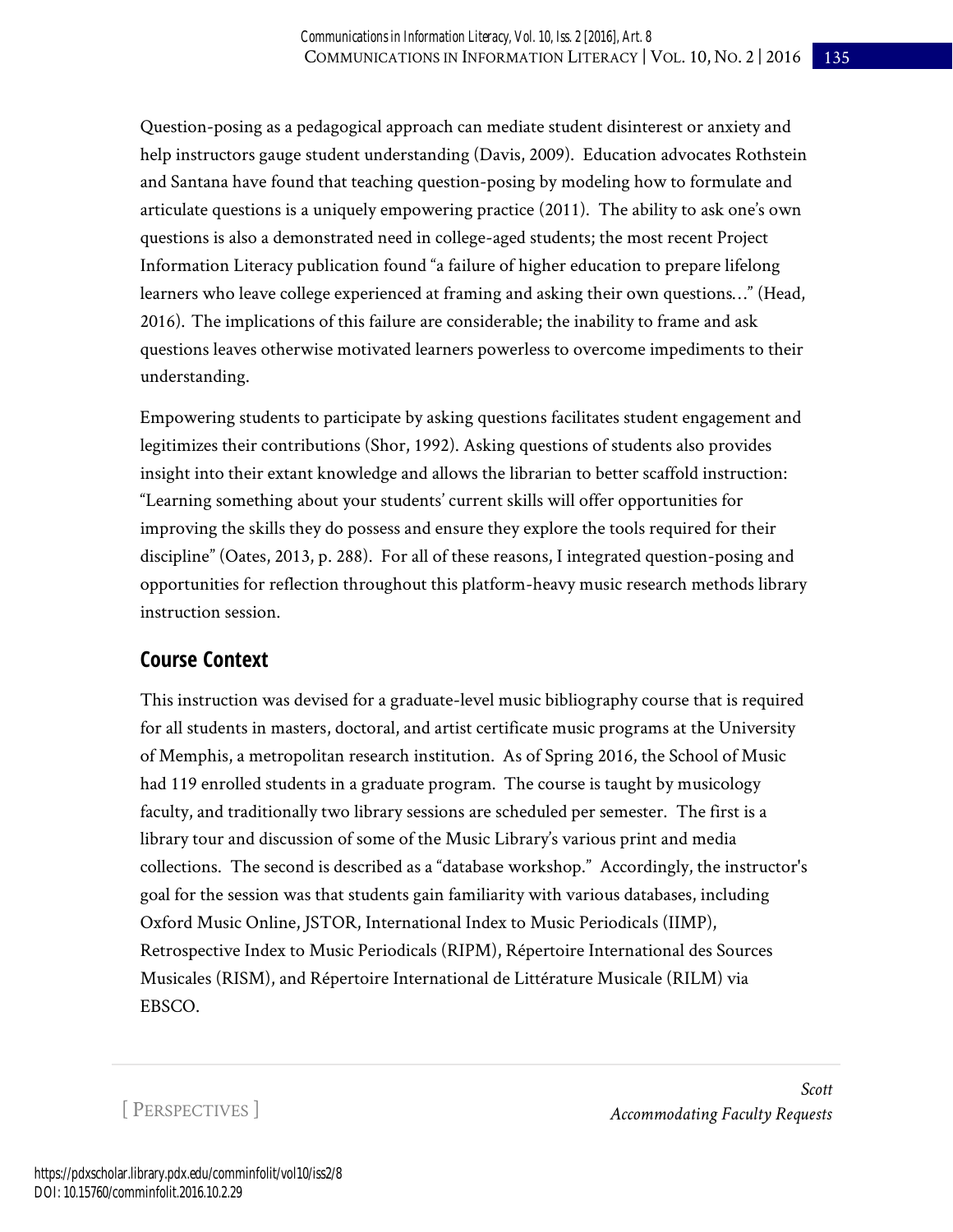The Music Librarian typically offers both sessions, but asked me if (considering my educational background, interest in instruction, and relationship with the professor) I would be willing to fill in for her. I was glad for the opportunity. In addition to "showing and telling" multiple database platforms, I hoped to promote reflection on the variety of information types available to address students' diverse information needs. *Grove Music* encyclopedias, for example, are the most important English-language reference source for Western music. However, they coexist among a variety of other authored and edited music reference sources in the Oxford Music Online platform. Students often struggle to understand how a reference book or even an eBook can be "online." Metaliteracy reinforces the need for flexibility and awareness as students encounter traditional information sources in different or unexpected formats.

It is important that students search and acknowledge the variety of reference content available in Oxford Music Online, not only to appreciate the diversity of these sources, but to begin to understand how drastically reference sources differ from the historic periodical literature indexed in RIPM and from the descriptions of extant manuscripts found in RISM. Not without seeing these documents will they appreciate the range of information available, and not without being prompted to ask questions will they reflect on the variety and appropriateness of information sources for their particular project. Cognitive awareness and self-appraisal are essential to the successful understanding and appropriation of information sources.

#### **Methods**

The database workshop was held in the main library's computer classroom so that students would be able to search the resources and discover materials for themselves. My goal was to create an active and participatory environment that would not only expose students to the requested resources, but encourage them to use those sources critically and with an understanding of what they comprised. The literature confirms that active learning approaches are more effective and lead to enhanced outcomes (Allen, 1995; Bransford, Brown, & Cocking, 1999; Dabbour, 1997). I opened the session by welcoming the students and encouraging their questions and participation. Because the section included over 25 students, however, the amount of dialogue during the session was limited.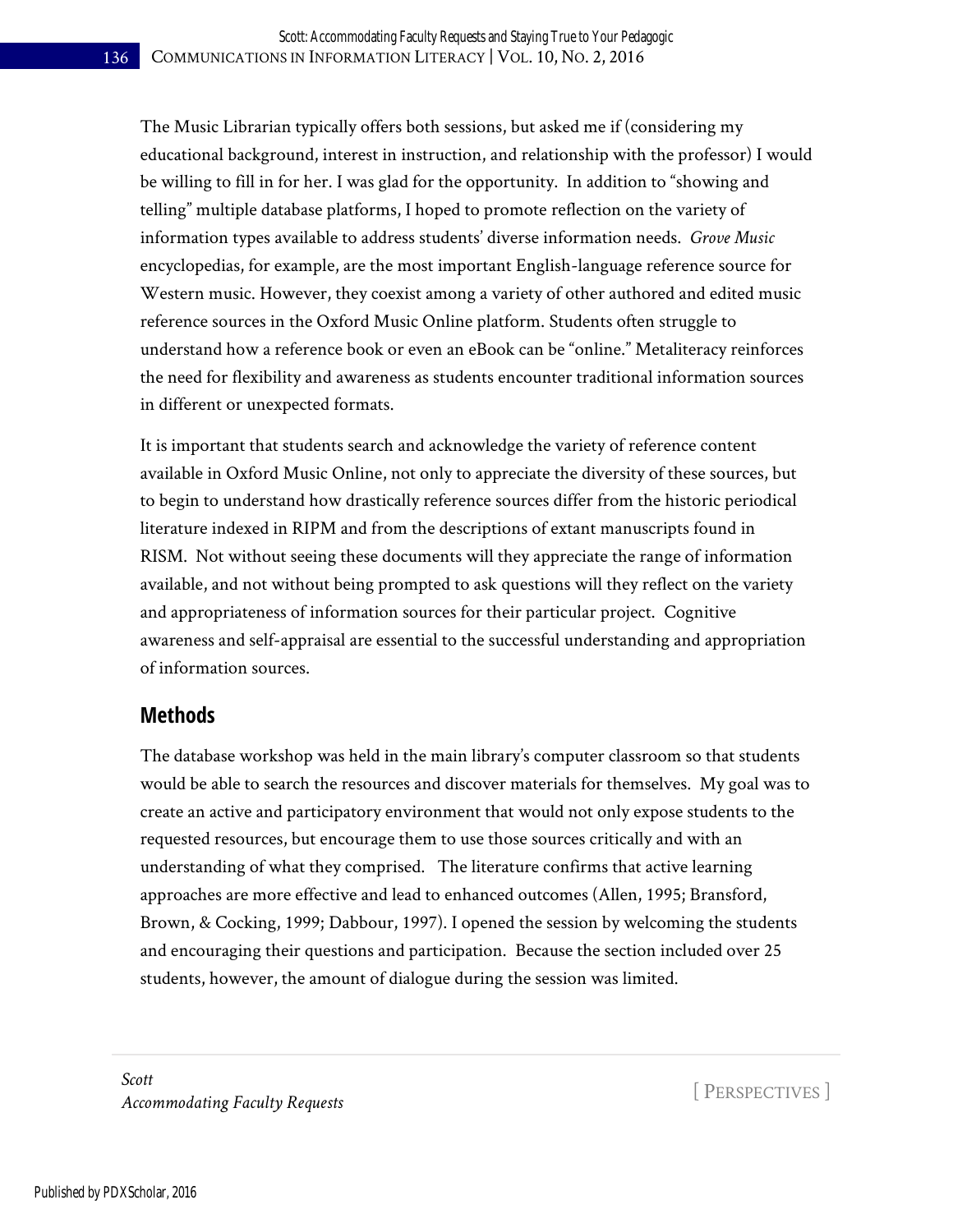The University of Memphis subscribes to Encore Duet (an EBSCO / Innovative discovery platform) that delivers much, but not all, of the previously-discussed reference and database content to a single page of search results. After briefly covering a few relevant library services (reference services, remote access, Interlibrary Loan, LibGuides), I commenced the database demonstration with a search of the recently-implemented discovery layer. To establish her role as a collaborator, the professor stood with me near the head of the classroom during the session. I searched for her name to begin a discussion of the types of results that were yielded by this platform. I asked students several questions about the results and explained that when they are searching on their own, they should similarly ask questions of the results. Questions ranged from theoretical to applied, easily-answered to more complex. For example, I posed the following questions:

- How are these results different than those yielded in a Google search?
- What resources are we searching?
- Both the professor's first and last name are common; how can we identify *her* work?
- This result is from Grove Music Online but has a book icon. Why? Let's investigate this entry…

Throughout the instruction session, I posed questions and waited for students to answer. By modeling question-posing as a means to investigate the results, I demonstrated to the students that it was their job to ask questions of the content and function of the platforms and not to assume that all content or platforms were equally useful or valid. By posing questions, I also hoped to make explicit some of the metacognitive processes that I go through when conducting research. I was delighted when students requested that I open up the documents so that they could scan them. This led to a fruitful discussion of the necessity of "reading with understanding" the sources one cites, as well as taking accountability for the quality of one's research.

Using the discovery layer as a springboard from which to interact with the specific databases of interest was strategic. Doing so taught students that the same content may be differently accessed, described, or formatted--one of the concepts of metaliteracy. Additionally, working from discovery layer results felt more organic and integrated. Instead of organizing the session into several discrete database demonstrations, I was able to organize the demonstration around research questions and corresponding searches. This approach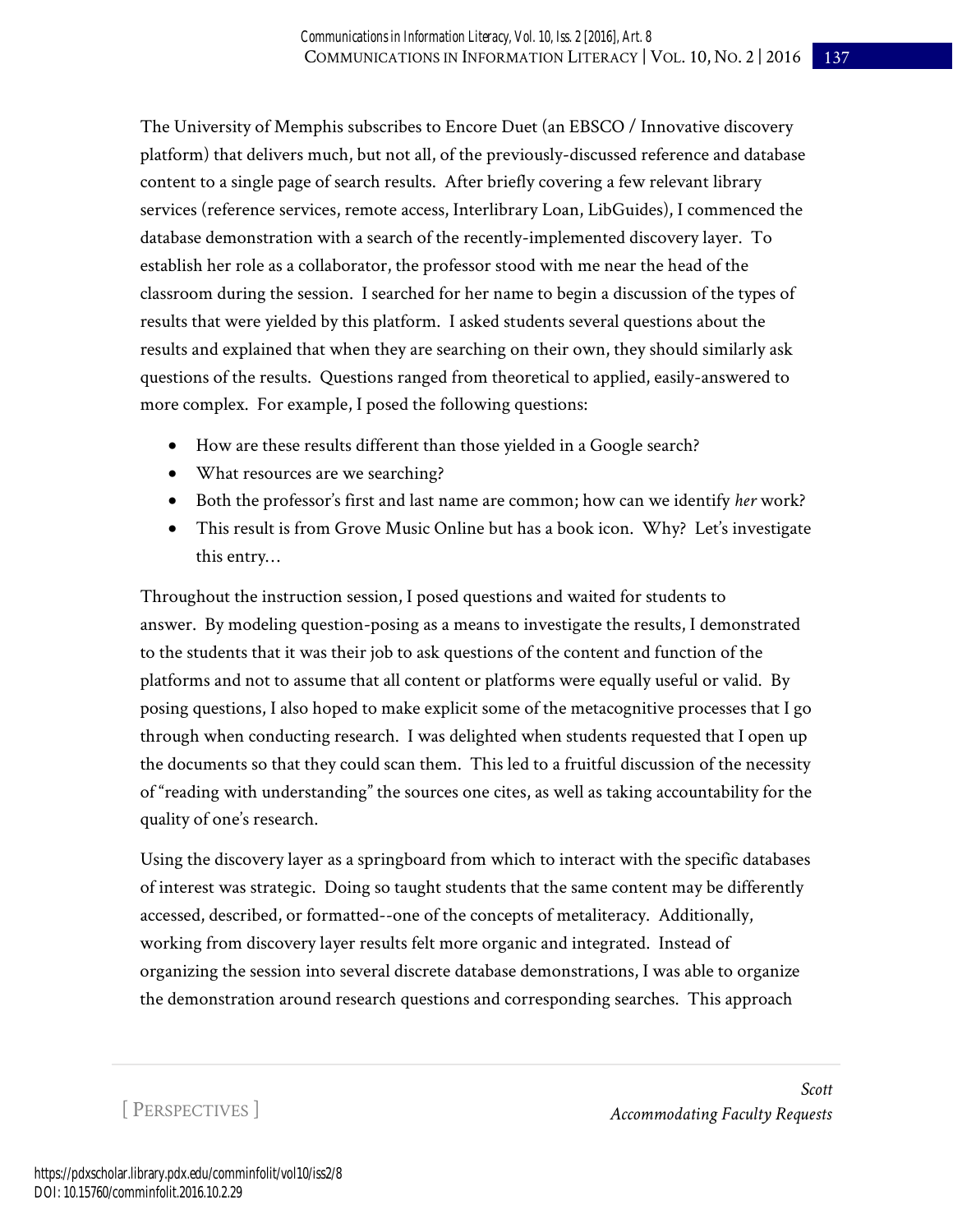allowed the results to convey that some databases truly are more appropriate for certain informational needs.

I created a worksheet (Appendix) that required students to make use of the platforms we discussed in the first portion of the session, and to reflect on and evaluate the results that they found. In order to make the worksheet exercise relevant, I asked students to find information pertinent to their individual semester-long research topics. The classroom instructor collected the worksheet in the subsequent class meeting for a participation grade. The completed worksheet served as the only means of formal assessment of the instruction session.

I measured the success of this instruction session primarily on the basis of the questions students asked during and after the session. Questions revealed that these graduate students had a wide range of comfort and competencies with digital platforms and research processes. Some students were well-acquainted with graduate-level research platforms, processes, and topics, while others were seemingly brand-new to conducting research in a digital environment. Questions ranged from "Do I type my search here?" to "I found a potentially useful article on the [Grove Music Online entry] author's CV. Could I request that through Interlibrary Loan?" Unlike a lecture, which might overwhelm a complete beginner and bore a more experienced student, an interactive, the question-driven format better accommodated students at different skill levels.

It was fortuitous that the computer classroom was available after the session, because several students wanted to continue to work and ask questions. I was delighted that students were initially challenged by some of the worksheet questions, which suggested that this process of reflecting on and evaluating sources was new to them.

#### **Conclusion**

Very often librarians work with considerable constraints on their pedagogical ideals. Attempting to teach several disparate platforms comprising different kinds of data made me reconsider how best to imbue such database demonstrations with transferable skills. By demonstrating question-posing and making explicit the processes in which I engage to evaluate the appropriateness of sources, I hoped to provide students with useful strategies to put to work outside of our session. I was initially concerned about covering so much content in a single session. However, I found that by encouraging students to ask questions

*Scott Accommodating Faculty Requests* [ PERSPECTIVES ]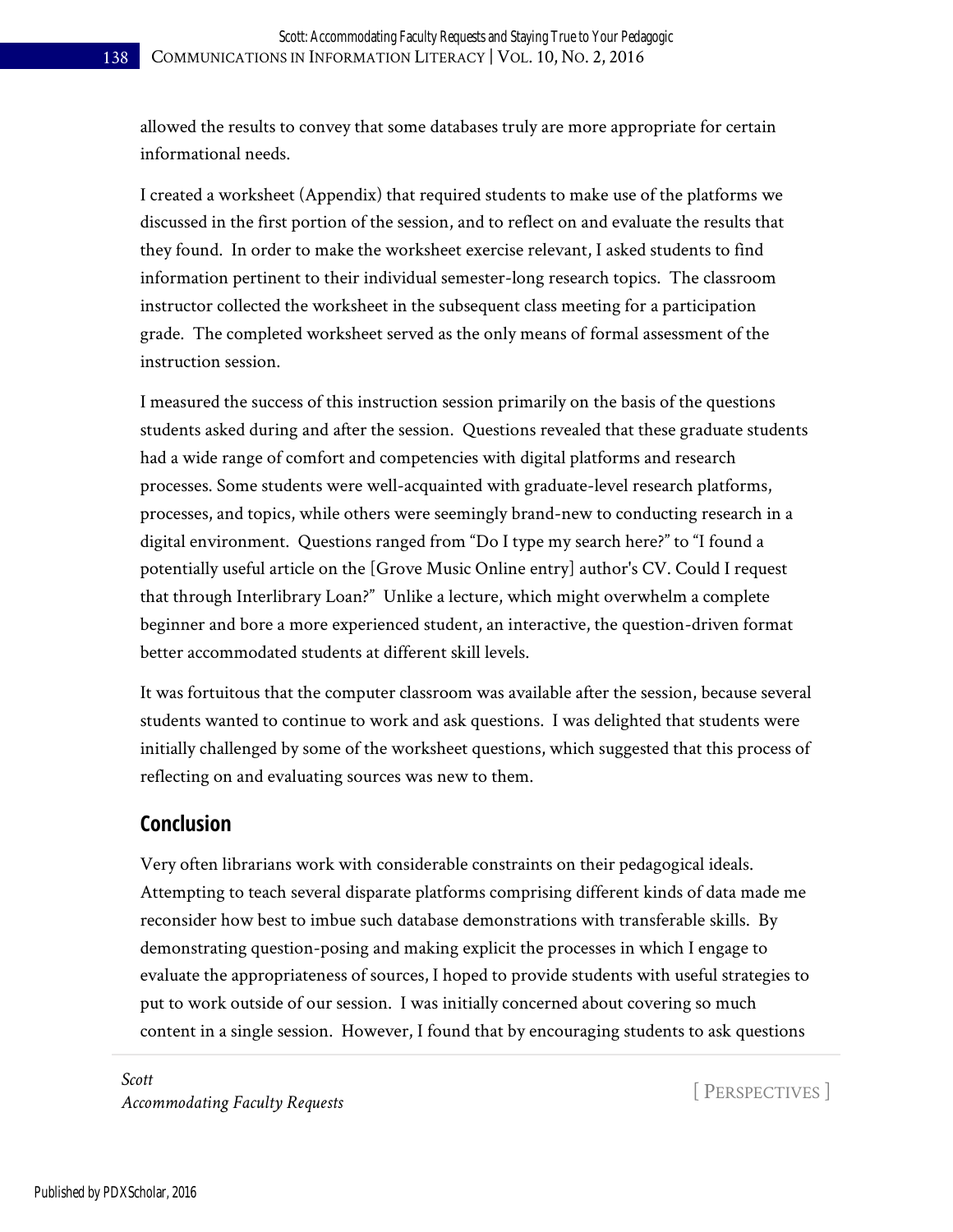and discover resources for themselves, I saved myself the time and energy of explaining information that is often platform-specific and, accordingly, not transferrable.

Metaliteracy and metacognition may feel like they are out of reach in a one-shot session. However, I believe that taking the small steps described above to leverage both skills can enrich our pedagogy. By demonstrating question-posing and making our own metacognitive processes more transparent to students, librarians can help learners comprehend and see beyond the constructs of platform and format.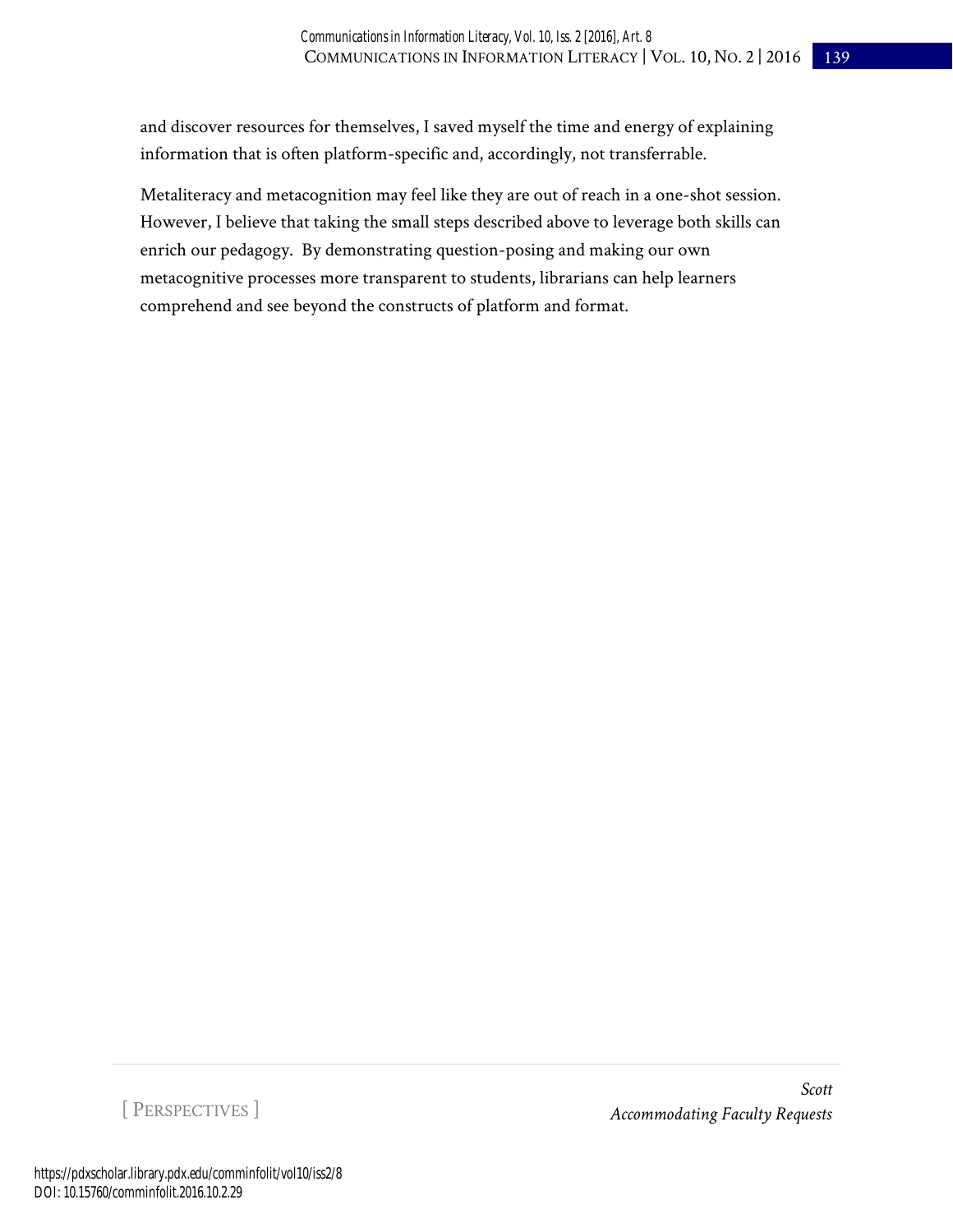#### **References**

- Allen, E. E. (1995). Active learning and teaching: Improving postsecondary library instruction. *The Reference Librarian*, 24(51-52), 89-103. doi:10.1300/J120v24n51\_10
- Bransford, J. D., Brown, A. L., & Cocking, R. R. (1999). *How people learn: Brain, mind, experience, and school*. Washington, D.C.: National Academy Press.
- Dabbour, K. S. (1997). Applying active learning methods to the design of library instruction for a freshman seminar. *College & Research Libraries*, 58(4), 299-308. doi: 10.5860/crl.58.4.299
- Davis, B. G. (2009). *Tools for teaching* (2nd ed.). San Francisco: Jossey-Bass.
- Head, A. J. (2016). Staying smart: How today's graduates continue to learn once they complete college. Available at [http://projectinfolit.org/images/pdfs/2016\\_lifelonglearning\\_fullreport.pdf](http://projectinfolit.org/images/pdfs/2016_lifelonglearning_fullreport.pdf)
- Houtman, E. (2015). 'Mind-blowing': Fostering self-regulated learning in information literacy instruction. *Communications in Information Literacy 9*(1), 6-18.
- Jacobson, T. E., & Gibson, C. (2015). First thoughts on implementing the Framework for Information Literacy. *Communications in Information Literacy*, *9*(2): 102-110.
- Mackey, T.P., & Jacobson, T.E. (2014). *Metaliteracy: Reinventing information literacy to empower learners*. Chicago: Neal-Schuman.
- Mackey, T. P., & Jacobson, T.E. (2011). Reframing information literacy as a metaliteracy. *College & Research Libraries, 72*(1): 62. doi: 10.5860/crl-76r1
- Nilson, L. B. (2013). *Creating self-regulated learners: Strategies to strengthen students' selfawareness and learning skills.* Sterling, VA: Stylus.
- Oates, J. (2013). Engaging with research and resources in music courses. *Journal of Music History Pedagogy 4*(2): 283-300.
- Paris, S. G., & Winograd, P. (1990). How metacognition can promote academic learning and instruction. In B. F. Jones, & L. Idol (Eds.), *Dimensions of thinking and cognitive instruction*, (15-51). Elmhurst, IL: North Central Regional Educational Laboratory.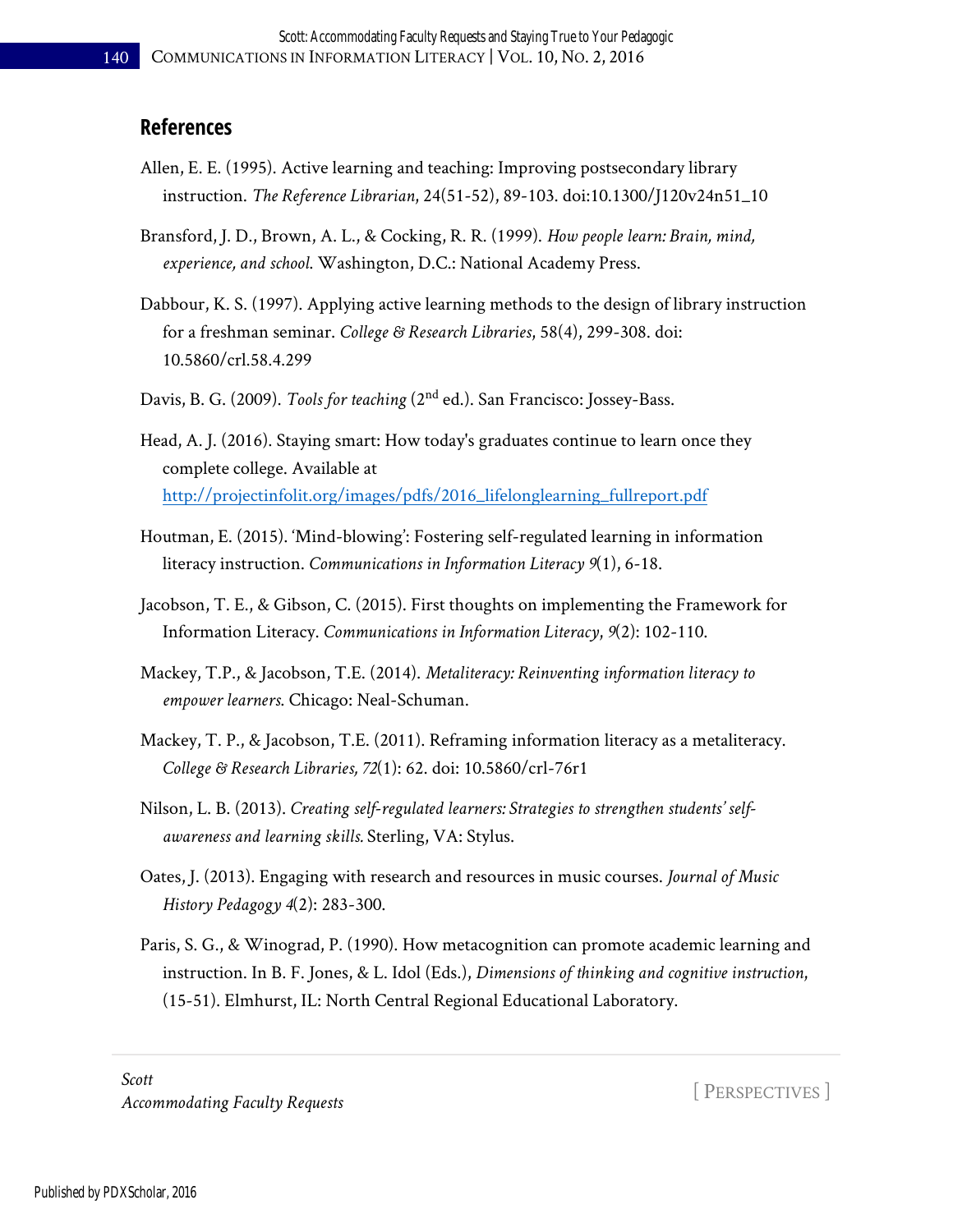- Rothstein, D. & Santana, L. (2011). *Make just one change: Teach students to ask their own questions*. Cambridge, MA: Harvard Education Press.
- Scott, R. E. (2016). Music reference sources: Analog in a digital world. *The Reference Librarian*, 57(4), 272-285. doi:10.1080/02763877.2016.1145615
- Seeber, K.P. (2015). Teaching 'format as a process' in an era of web-scale discovery. *Reference Services Review*, 43 (1), pp. 19-30. doi:10.1108/RSR-07-2014-0023.
- Shor, I. (1992). *Empowering education: Critical teaching for social change*. Chicago: University of Chicago Press.